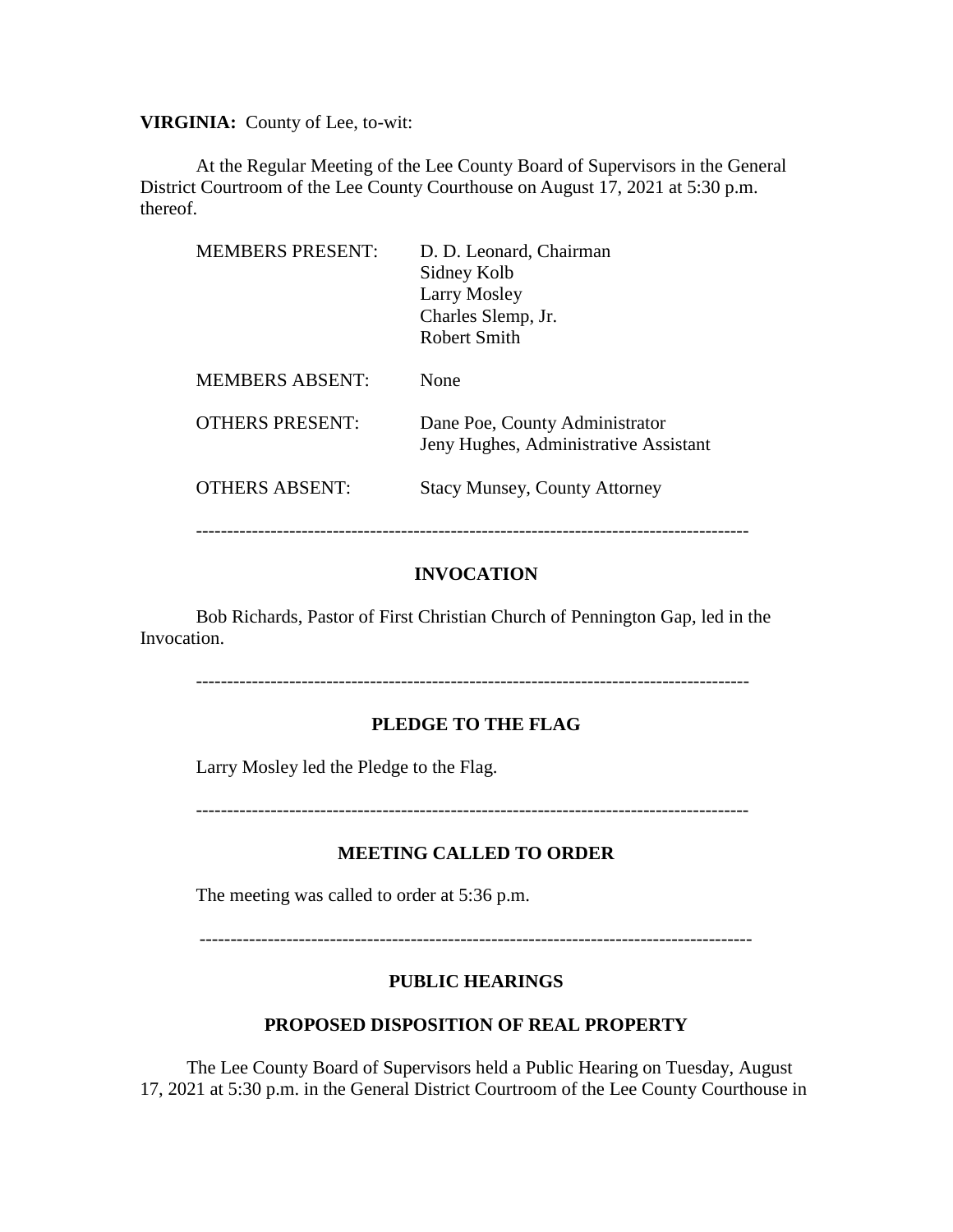Jonesville, Virginia. The purpose of the Public Hearing was to receive public comment on the proposed disposition of real property consisting of Tax Parcel NM-12593.

-----------------------------------------------------------------------------------------

The Chairman opened the floor for public comment.

There was no public comment.

-----------------------------------------------------------------------------------------

The Chairman closed the floor for public comment.

-----------------------------------------------------------------------------------------

# **DEPARTMENT REPORTS**

Written departmental reports for Litter Control and the Works Program were included in the packet.

-----------------------------------------------------------------------------------------

# **CONSTITUTIONAL OFFICERS**

## **TREASURER'S REPORT**

The Treasurer's Report for the month of August 2021 was submitted as follows:

| Revenues                            | \$6,868,034.58  |
|-------------------------------------|-----------------|
| Expenditures                        | \$6,503,024.67  |
| General Fund                        | \$9,641,198.20  |
| <b>Total Assets and Liabilities</b> | \$15,004,855.05 |

-----------------------------------------------------------------------------------------

## **PUBLIC EXPRESSION**

The Chairman opened the floor for public comment and advised that each speaker would be limited to a three-minute time-period for individuals, and five-minute timeperiod for a group.

-----------------------------------------------------------------------------------------

Roger Waddell, Jonesville, addressed the Board about citizens of Wise and Scott Counties dumping trash at the Jasper Convenience Center. He stated that something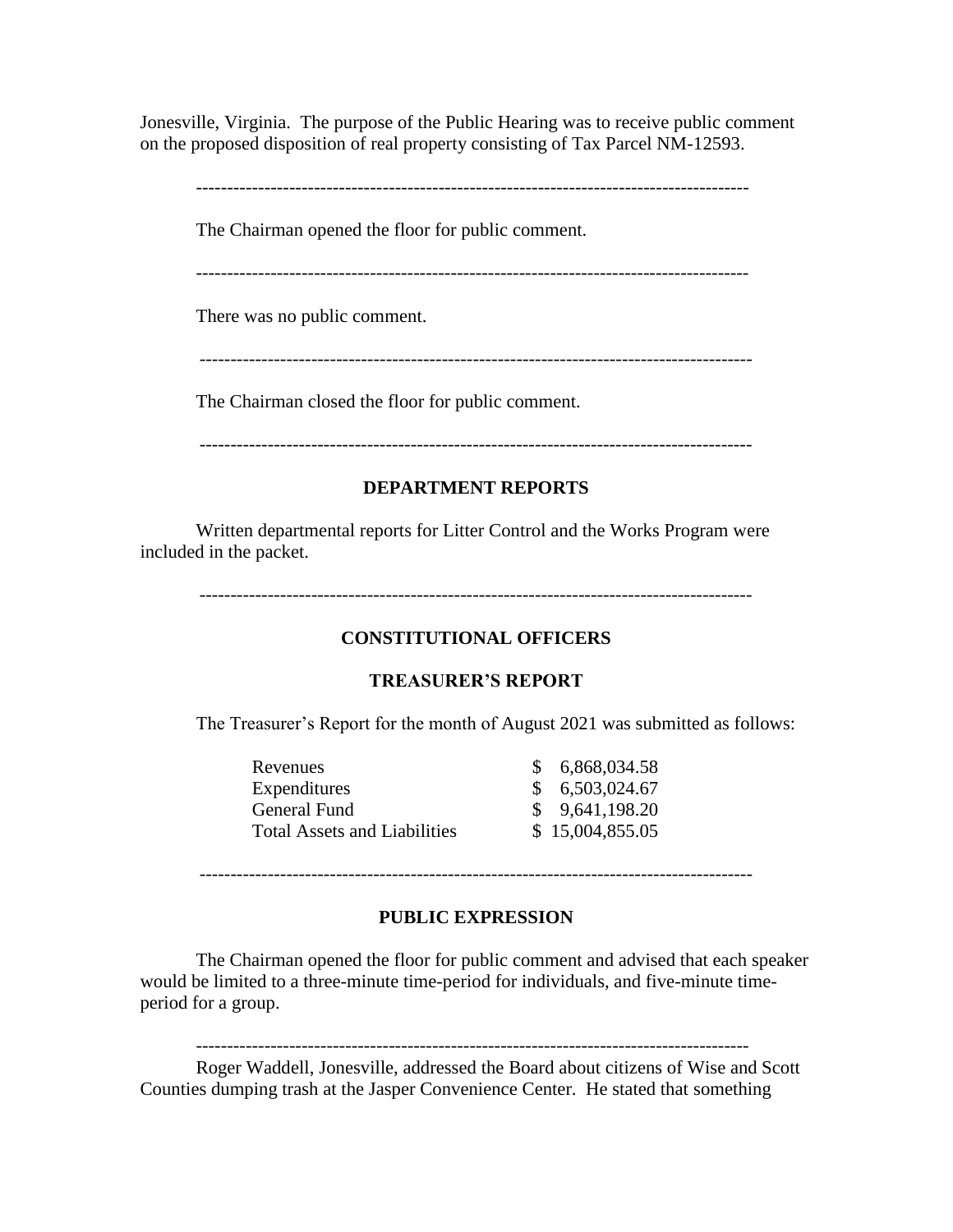needs to be done about policing the center more or cutting the hours back. He stated that the centers in the Western end of the County have a similar situation going on with the students from Lincoln Memorial University dumping. He stated that the County needs to start issuing tickets or do something about the schedule so the centers are not unattended.

Mr. Smith stated that a lot of the college students are from other areas but live in Lee County.

-----------------------------------------------------------------------------------------

Mr. Kolb asked Mr. Waddell's opinion on who should be writing the tickets in.

-----------------------------------------------------------------------------------------

Mr. Waddell stated the Sheriff's Department should be doing more and asked Mr. Kolb his opinion.

-----------------------------------------------------------------------------------------

Mr. Kolb stated that the Litter Coordinator, the Site workers or any citizen that sees the illegal activity could take out a warrant. He added that he had recently taken out a warrant himself.

-----------------------------------------------------------------------------------------

Mr. Waddell stated that he agrees, but the people working the centers are older people that are scared of not having backing and retaliation.

-----------------------------------------------------------------------------------------

Gary Collingsworth stated that he believes a presence of the deputies driving by the centers when they are in the area could help deter illegal activity. He suggested having a community meeting in the Jasper area to get input on how to adjust the hours.

-----------------------------------------------------------------------------------------

Roberta Thacker Oliver, addressed the Board about the County's Facebook page stating that the page loads differently depending on the device used, on a computer the page states that comments are limited by the Lee County Board of Supervisors, and people are concerned about transparency. She suggested either opening up the comments or make it so no one can comment. She added that she is excited that the Board is being proactive about broadband in the area and feels that it will be a game changer for the County.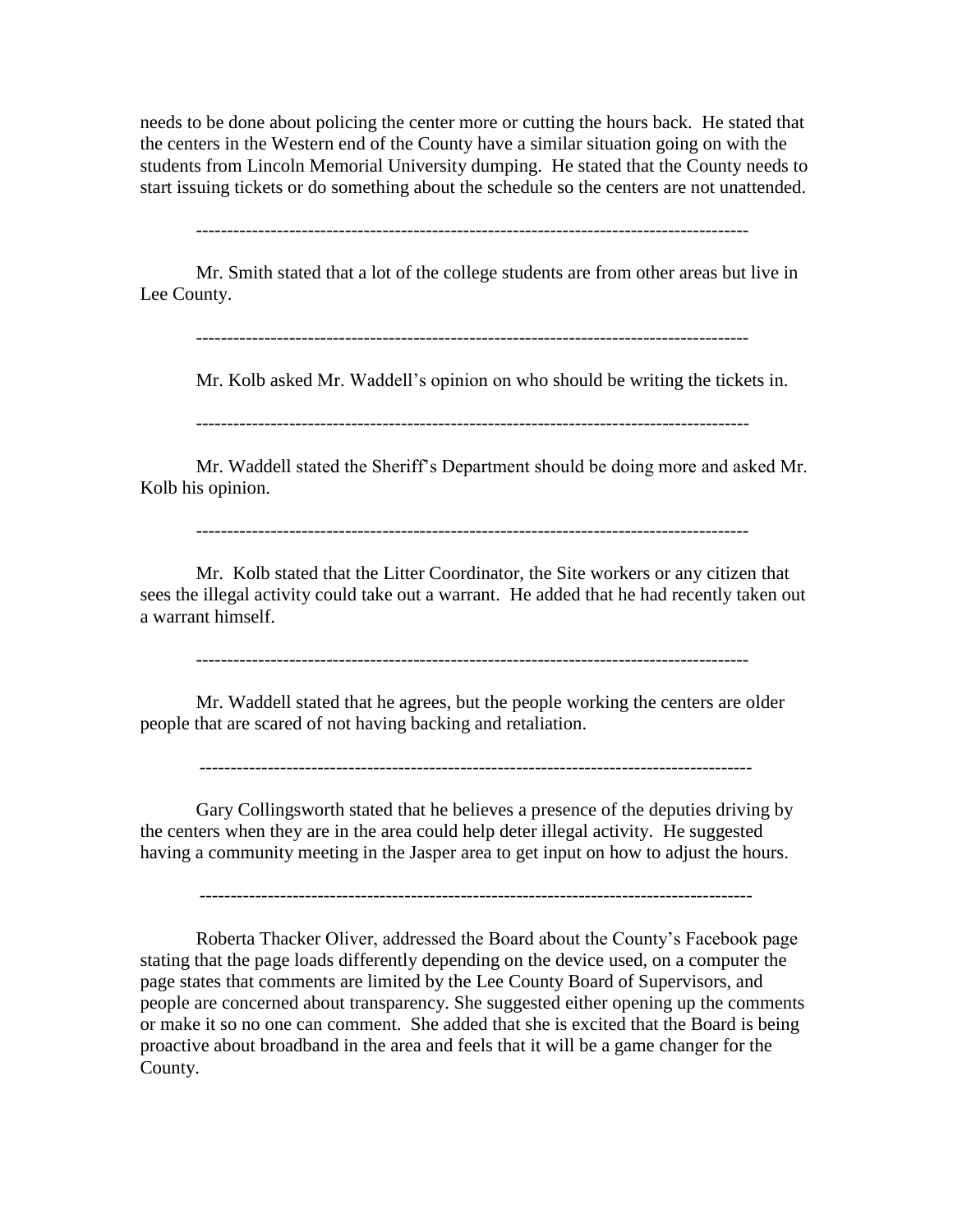-----------------------------------------------------------------------------------------

There was no further public comment.

The Chairman closed the floor for public comment.

-----------------------------------------------------------------------------------------

## **APPROVAL OF MINUTES**

It was moved by Mr. Kolb, seconded by Mr. Smith, to approve the minutes of the July 20, 2021 Regular Meeting. Upon the question being put the vote was as follows.

VOTING AYE: Mr. Kolb, Mr. Leonard, Mr. Mosley, Mr. Slemp, Mr. Smith

-----------------------------------------------------------------------------------------

## **PAYROLL**

The County Administrator reports that payroll warrants have been issued.

-------------------------------------------------------------------------------------------

## **DELEGATIONS**

## **LENOWISCO PDC AND SCOTT COUNTY TELEPHONE BROADBAND EXPANSION UPDATE**

Duane Miller, Lenowisco PDC, gave a summary on the broadband expansion, stating that over the past two years VATI grants awarded total close to \$2,200,000.00 to Lee County for this expansion. He added that the partnership with Lenowisco and Scott County Telephone could not be a better working relationship and both are working hard for new broadband grants district wide.

Bill Franklin, Scott County Telephone, thanked the Board, Lenowisco and Powell Valley Electric for the working relationship that has built during these projects. He stated that Powell Valley Electric is committed to getting broadband to all of the cooperative customers and waived all the upfront fees normally associated with new broadband installation, which has allowed Scott County Telephone to provide more connections.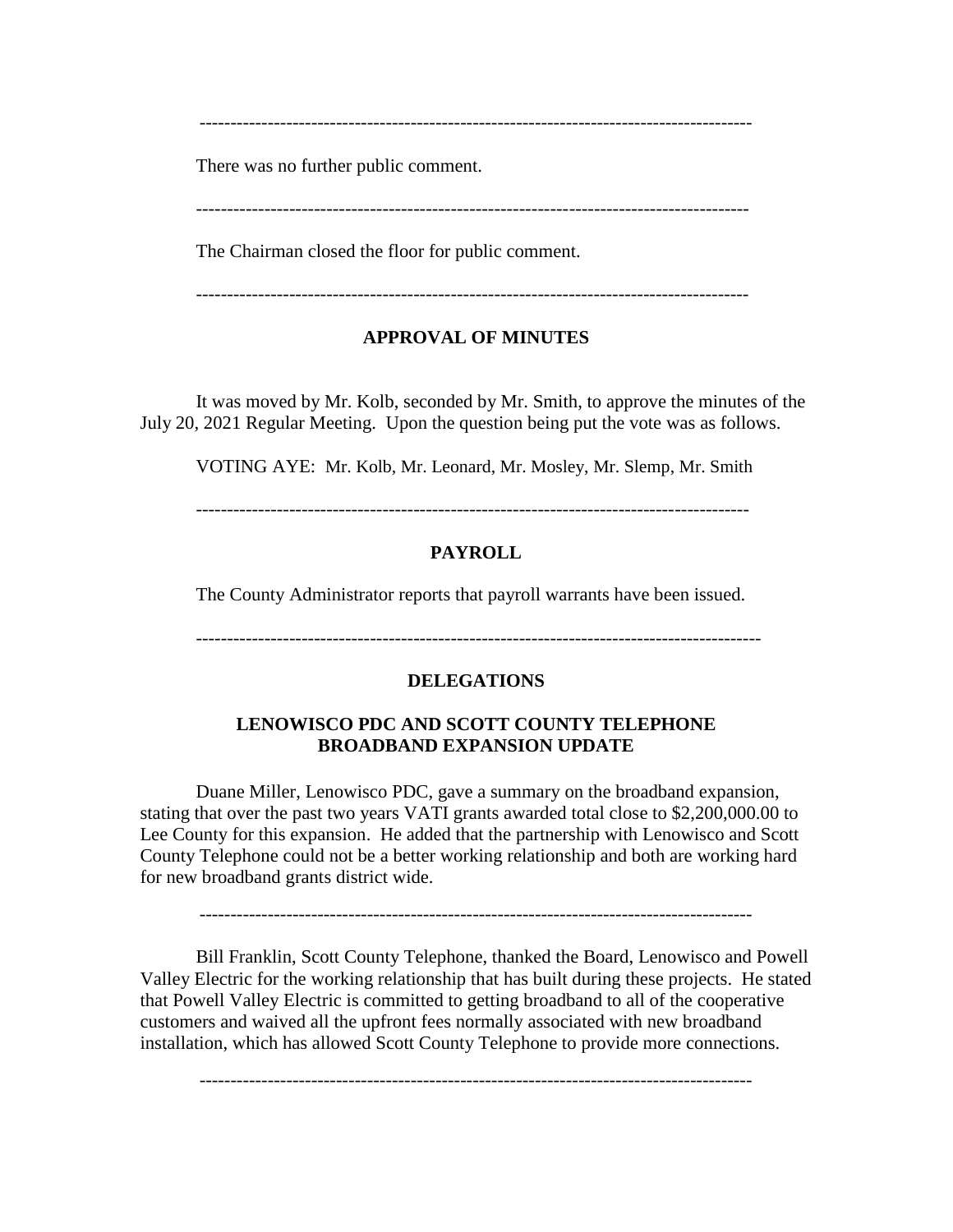Matthew Hill, Scott County Telephone, stated that there have been 683 customers connected and another 830 requests for service. The VATI I project is completed and work is now being done on the VATI II project. Fiber has been run in the Big Hill community, Cooney Hollow community, Curt Russell Road, Par Road, Sand Cave area, Kesterson Mill, Bethany Road and the Caylor area. Powell Valley Electric has built more than 147 miles that was not grant funded in the Wallen's Creek area, Hurricane Bridge area and Flanary Bridge Road. There were a lot of customers that came in on the Fast Track program on Highway 421.

-----------------------------------------------------------------------------------------

Mr. Smith asked about the area east of Old Nursery Road.

-----------------------------------------------------------------------------------------

Mr. Hill stated that he would take a look that area. Right now main lines are being run and connections are being made from there.

-----------------------------------------------------------------------------------------

Mr. Smith asked about the 4-lane area going west.

-----------------------------------------------------------------------------------------

Mr. Hill stated that work is being done in that area.

-----------------------------------------------------------------------------------------

Mr. Kolb asked if the project is on pace to get 1400 connections by December.

-----------------------------------------------------------------------------------------

Mr. Hill stated that there is about 800 more requests, about 450 distance learning households and about 160 on the fast track CARES Act.

-----------------------------------------------------------------------------------------

Mr. Kolb stated that the contract called for 1463 with the distance learning connections.

-----------------------------------------------------------------------------------------

Mr. Poe stated that the 1400 connections were for the entire project.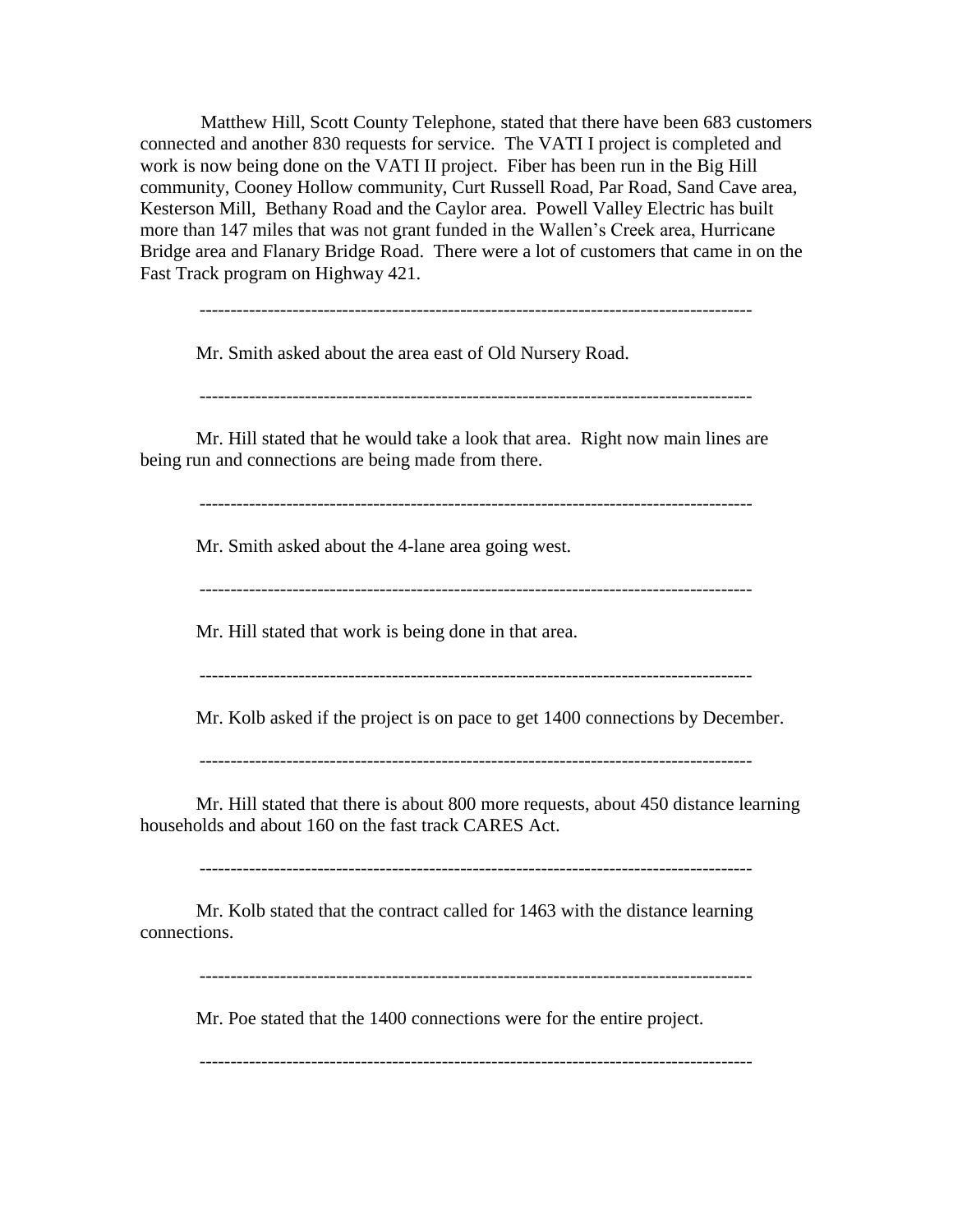#### **APPROVAL OF DISBURSEMENTS**

It was moved by Mr. Smith, seconded by Mr. Mosley, to approve the disbursements for the month of August in the amount of \$446,157.07. Upon the question being put the vote was as follows.

VOTING AYE: Mr. Leonard, Mr. Mosley, Mr. Slemp, Mr. Smith

VOTING NO: Mr. Kolb

-------------------------------------------------------------------------------------------

### **APPROVAL OF REFUNDS**

It was moved by Mr. Kolb, seconded by Mr. Leonard, to approve a refund to David Hudson in the amount of \$153.13. Upon the question being put the vote was as follows.

VOTING AYE: Mr. Kolb, Mr. Leonard, Mr. Mosley, Mr. Slemp, Mr. Smith

-------------------------------------------------------------------------------------------

## **SUPPLEMENTAL APPROPRIATIONS**

#### **COMMISSIONER OF THE REVENUE**

It was moved by Mr. Mosley, seconded by Mr. Kolb, to approve the following Supplemental Re-appropriation in the amount of \$765.98. Upon the question being put the vote was as follows.

| <b>Revenue Source:</b><br>3-001-23030-0015 | COR VITA Grant        | 765.98 |
|--------------------------------------------|-----------------------|--------|
| Expenditure:<br>4-001-12310-5885           | <b>COR VITA Grant</b> | 765.98 |

VOTING AYE: Mr. Kolb, Mr. Leonard, Mr. Mosley, Mr. Slemp, Mr. Smith

-----------------------------------------------------------------------------------------

### **COMMISSIONER OF THE REVENUE**

It was moved by Mr. Mosley, seconded by Mr. Kolb, to approve the following Supplemental Appropriation in the amount of \$1,640.70. Upon the question being put the vote was as follows.

Revenue Source: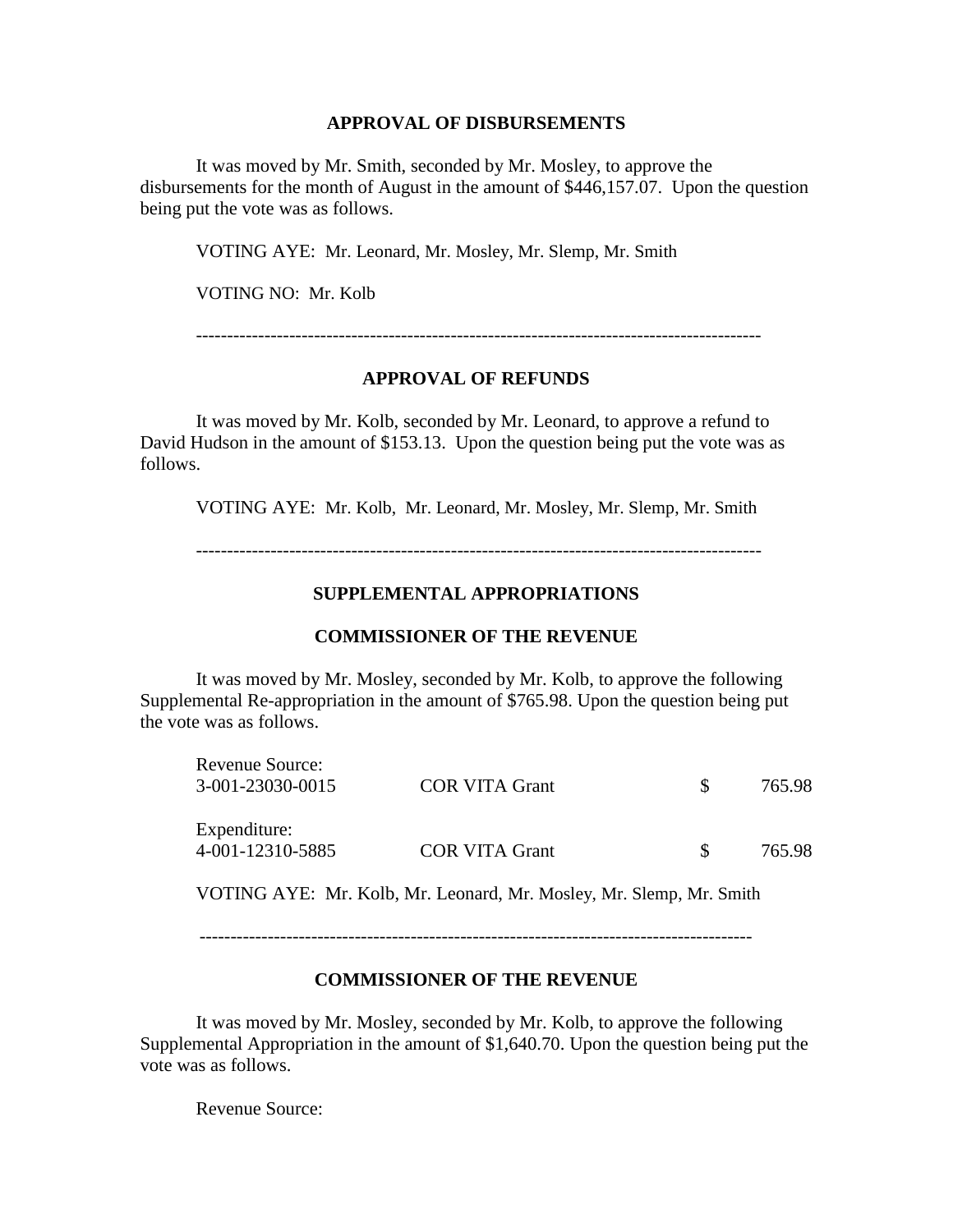| 3-001-23030-0015                 | <b>COR VITA Grant</b> | 1,640.70 |
|----------------------------------|-----------------------|----------|
| Expenditure:<br>4-001-12310-5885 | <b>COR VITA Grant</b> | 1,640.70 |

VOTING AYE: Mr. Kolb, Mr. Leonard, Mr. Mosley, Mr. Slemp, Mr. Smith

-----------------------------------------------------------------------------------------

## **CIRCUIT COURT CLERK**

It was moved by Mr. Mosley, seconded by Mr. Kolb, to approve the following Supplemental Re-appropriation in the amount of \$11,598.50. Upon the question being put the vote was as follows.

| <b>Revenue Source:</b><br>3-001-23070-0005 | <b>Grants Circuit Court</b> | S.  | 11,598.50 |
|--------------------------------------------|-----------------------------|-----|-----------|
| Expenditure:<br>4-001-21600-5866           | <b>Clerks Misc Grants</b>   | SS. | 11,598.50 |

VOTING AYE: Mr. Kolb, Mr. Leonard, Mr. Mosley, Mr. Slemp, Mr. Smith

-----------------------------------------------------------------------------------------

# **DRUG COURT EXPENDITURES**

It was moved by Mr. Mosley, seconded by Mr. Kolb, to approve the following Supplemental Re-appropriation in the amount of \$15,658.60. Upon the question being put the vote was as follows.

| Revenue Source:<br>3-001-18990-0051 | Drug Court Donations & Fees                                 | 15,658.60 |
|-------------------------------------|-------------------------------------------------------------|-----------|
| Expenditure:<br>4-001-21120-5899    | Drug Court Expenses                                         | 15,658.60 |
|                                     | VOTIMO AVE, M. Valk M. Leonard M. Meeter M. Clear M. Carth. |           |

VOTING AYE: Mr. Kolb, Mr. Leonard, Mr. Mosley, Mr. Slemp, Mr. Smith

-----------------------------------------------------------------------------------------

# **COMMONWEALTH'S ATTORNEY OFFICE**

It was moved by Mr. Mosley, seconded by Mr. Kolb, to approve the following Supplemental Appropriation in the amount of \$33,669.00. Upon the question being put the vote was as follows.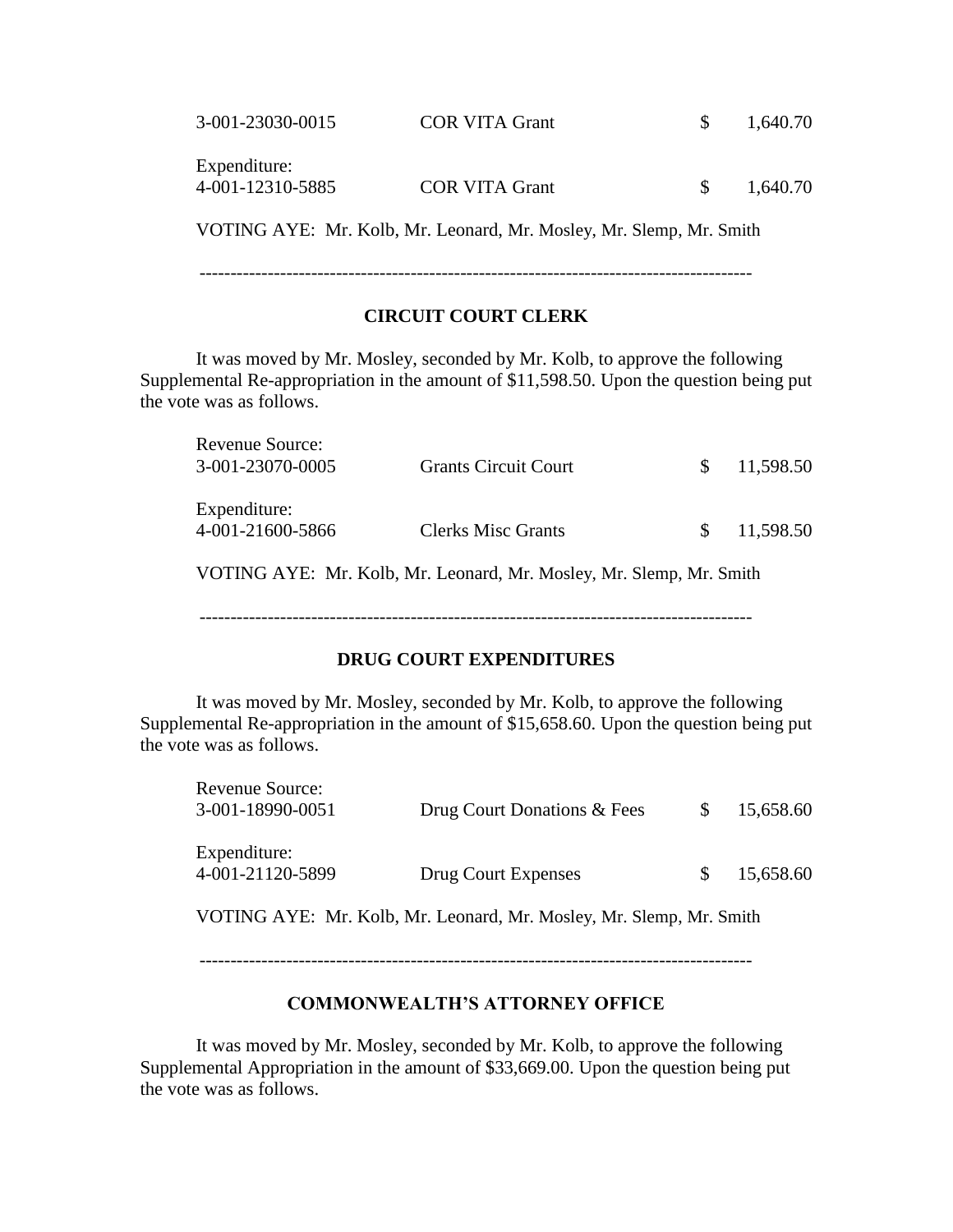| Revenue Source:<br>3-001-41050-0099 | Budget Supplements from Reserve \$                                  |              | 33,669.00 |
|-------------------------------------|---------------------------------------------------------------------|--------------|-----------|
| Expenditure:<br>4-001-22100-1136    | <b>CWA Salaries</b>                                                 | <sup>S</sup> | 33,669.00 |
|                                     | VOTING AYE: Mr. Kolb, Mr. Leonard, Mr. Mosley, Mr. Slemp, Mr. Smith |              |           |

-----------------------------------------------------------------------------------------

## **COMMONWEALTH'S ATTORNEY OFFICE**

It was moved by Mr. Mosley, seconded by Mr. Kolb, to approve the following Supplemental Appropriation in the amount of \$16,500.00. Upon the question being put the vote was as follows.

| Revenue Source:<br>3-001-41050-0099 | <b>Budget Supplements from Reserve</b> | <sup>S</sup> | 16,500.00 |
|-------------------------------------|----------------------------------------|--------------|-----------|
| Expenditure:<br>4-001-31200-8102    | Capital Outlay                         |              | 16,500.00 |

VOTING AYE: Mr. Kolb, Mr. Leonard, Mr. Mosley, Mr. Slemp, Mr. Smith

-----------------------------------------------------------------------------------------

## **COMMONWEALTH'S ATTORNEY OFFICE**

It was moved by Mr. Mosley, seconded by Mr. Kolb, to approve the following Supplemental Re-appropriation in the amount of \$10,916.47. Upon the question being put the vote was as follows.

| <b>Revenue Source:</b> |                                                                     |   |           |
|------------------------|---------------------------------------------------------------------|---|-----------|
| 3-001-14010-0013       | Commonwealth Attorney Collection (Fines) \$                         |   | 10,916.47 |
| Expenditure:           |                                                                     |   |           |
| 4-001-22100-5899       | <b>CWA Collection Program Expenses</b>                              | S | 10,916.47 |
|                        | VOTING AYE: Mr. Kolb, Mr. Leonard, Mr. Mosley, Mr. Slemp, Mr. Smith |   |           |
|                        |                                                                     |   |           |

## **SHERIFF DEPARTMENT**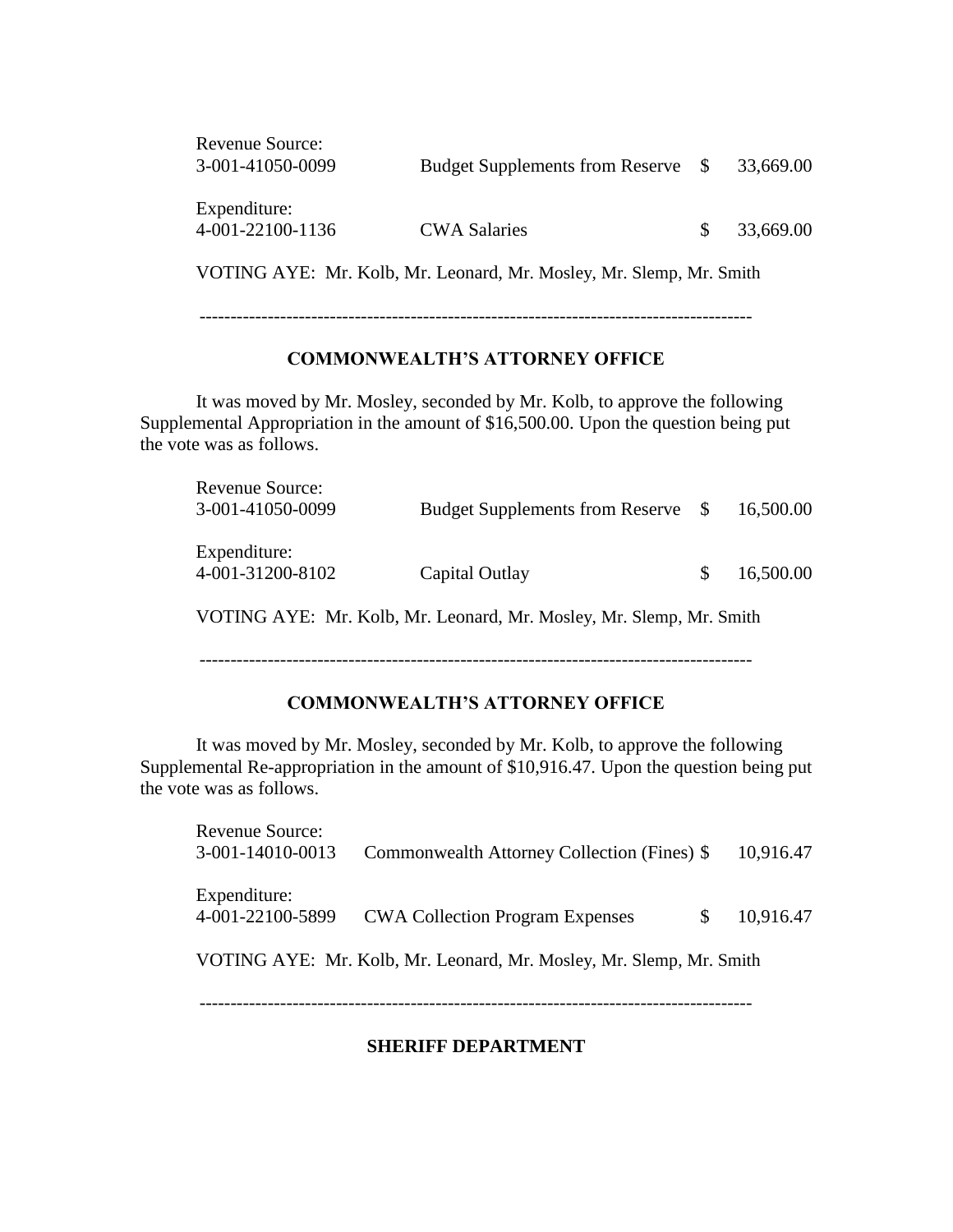It was moved by Mr. Mosley, seconded by Mr. Kolb, to approve the following Supplemental Re-appropriation in the amount of \$10,315.62. Upon the question being put the vote was as follows.

| <b>Revenue Source:</b> |                                                                     |     |           |
|------------------------|---------------------------------------------------------------------|-----|-----------|
| 3-001-18990-0002       | Sheriff's Donations                                                 | \$. | 10,315.62 |
| Expenditure:           |                                                                     |     |           |
| 4-001-31200-5899       | Sheriff's Donations                                                 | \$. | 10,315.62 |
|                        | VOTING AYE: Mr. Kolb, Mr. Leonard, Mr. Mosley, Mr. Slemp, Mr. Smith |     |           |
|                        |                                                                     |     |           |
|                        |                                                                     |     |           |

#### **FINES & FORFEITURES**

It was moved by Mr. Mosley, seconded by Mr. Kolb, to approve the following Supplemental Re-appropriation in the amount of \$7,742.12. Upon the question being put the vote was as follows.

| <b>Revenue Source:</b><br>3-007-14010-0004 | <b>State Forfeiture Proceeds</b> | 7,742.12 |
|--------------------------------------------|----------------------------------|----------|
| Expenditure:<br>4-007-94100-5840           | <b>State Forfeiture Proceeds</b> | 7,742.12 |
| $\cdots$                                   | TT 11 3 F T                      |          |

VOTING AYE: Mr. Kolb, Mr. Leonard, Mr. Mosley, Mr. Slemp, Mr. Smith

-----------------------------------------------------------------------------------------

#### **FINES & FORFEITURES**

It was moved by Mr. Mosley, seconded by Mr. Kolb, to approve the following Supplemental Re-appropriation in the amount of \$3,345.92. Upon the question being put the vote was as follows.

| Revenue Source:<br>3-007-14010-0005 | Federal Forfeiture Proceeds (SHRF) \$                               |    | 3,345.92 |
|-------------------------------------|---------------------------------------------------------------------|----|----------|
| Expenditure:<br>4-007-94100-5860    | <b>Federal Forfeiture Proceeds</b>                                  | S. | 3,345.92 |
|                                     | VOTING AYE: Mr. Kolb, Mr. Leonard, Mr. Mosley, Mr. Slemp, Mr. Smith |    |          |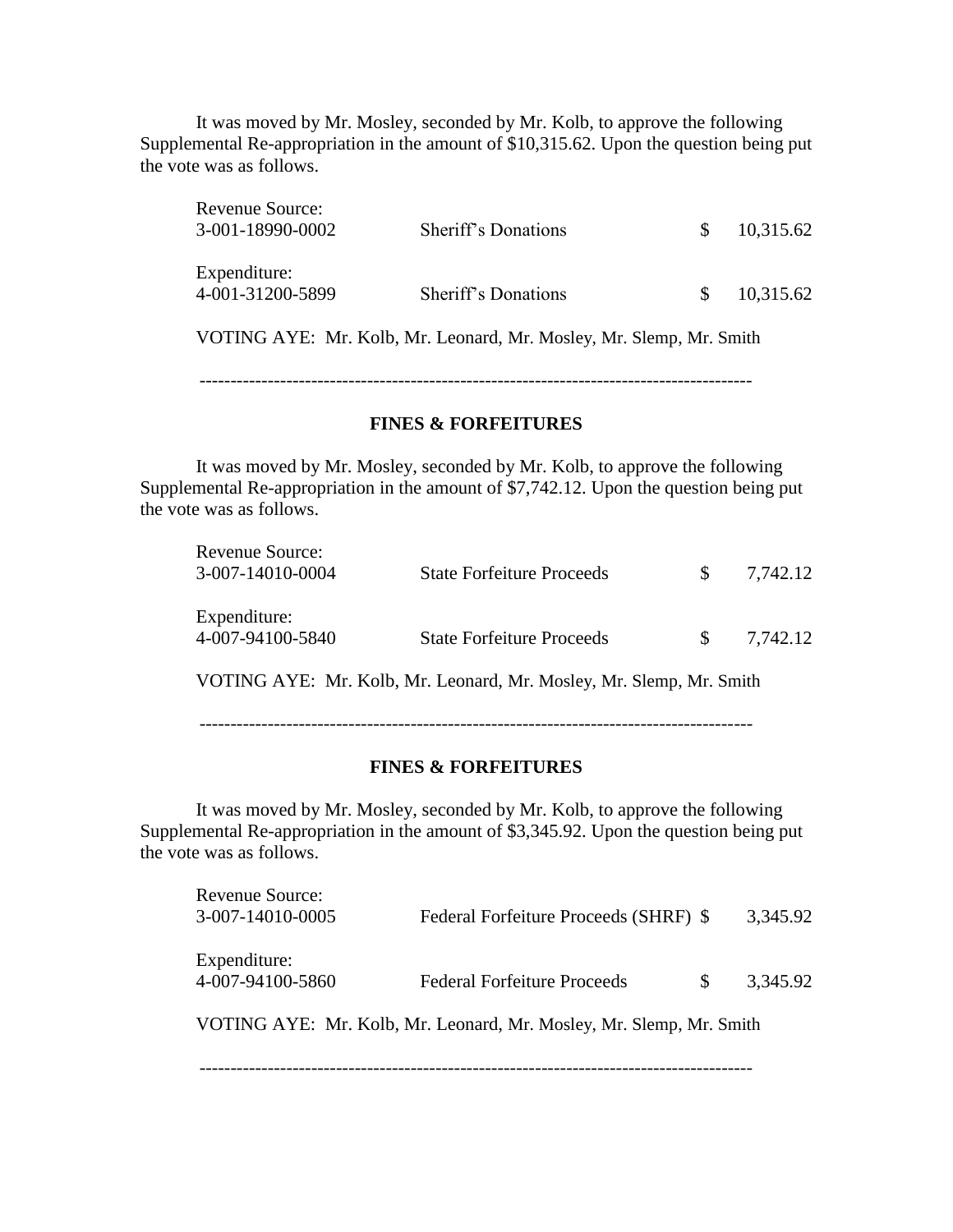#### **FINES & FORFEITURES**

It was moved by Mr. Mosley, seconded by Mr. Kolb, to approve the following Supplemental Re-appropriation in the amount of \$1.32. Upon the question being put the vote was as follows.

| Revenue Source:<br>3-007-14010-0020 | <b>Sheriff Surplus Sale</b>       |  | 1.32 |  |
|-------------------------------------|-----------------------------------|--|------|--|
| Expenditure:<br>4-007-94100-5896    | <b>LCSO Surplus Sale Proceeds</b> |  | 1.32 |  |
| $\overline{U}\cap\overline{U}U$     |                                   |  |      |  |

VOTING AYE: Mr. Kolb, Mr. Leonard, Mr. Mosley, Mr. Slemp, Mr. Smith

-----------------------------------------------------------------------------------------

## **FINES & FORFEITURES**

It was moved by Mr. Mosley, seconded by Mr. Kolb, to approve the following Supplemental Re-appropriation in the amount of \$1,467.32. Upon the question being put the vote was as follows.

| Revenue Source:<br>3-007-14010-0015                                 | <b>CWA State Asset Forfeiture</b>    | <sup>S</sup> | 1,467.32 |  |  |  |
|---------------------------------------------------------------------|--------------------------------------|--------------|----------|--|--|--|
| Expenditure:<br>4-007-94300-5850                                    | <b>CWA State Forfeiture Proceeds</b> | -SS          | 1.467.32 |  |  |  |
| VOTING AYE: Mr. Kolb, Mr. Leonard, Mr. Mosley, Mr. Slemp, Mr. Smith |                                      |              |          |  |  |  |

-----------------------------------------------------------------------------------------

#### **SOLID WASTE MANAGEMENT**

It was moved by Mr. Mosley, seconded by Mr. Kolb, to approve the following Supplemental Appropriation in the amount of \$14,460.46. Upon the question being put the vote was as follows.

| Revenue Source:<br>3-001-18030-0006 | Reimbursements          | $\mathcal{S}$ | 14,460.46 |
|-------------------------------------|-------------------------|---------------|-----------|
| Expenditure:<br>4-050-42300-6010    | <b>Transfer Station</b> | $\mathcal{S}$ | 14,460.46 |

VOTING AYE: Mr. Kolb, Mr. Leonard, Mr. Mosley, Mr. Slemp, Mr. Smith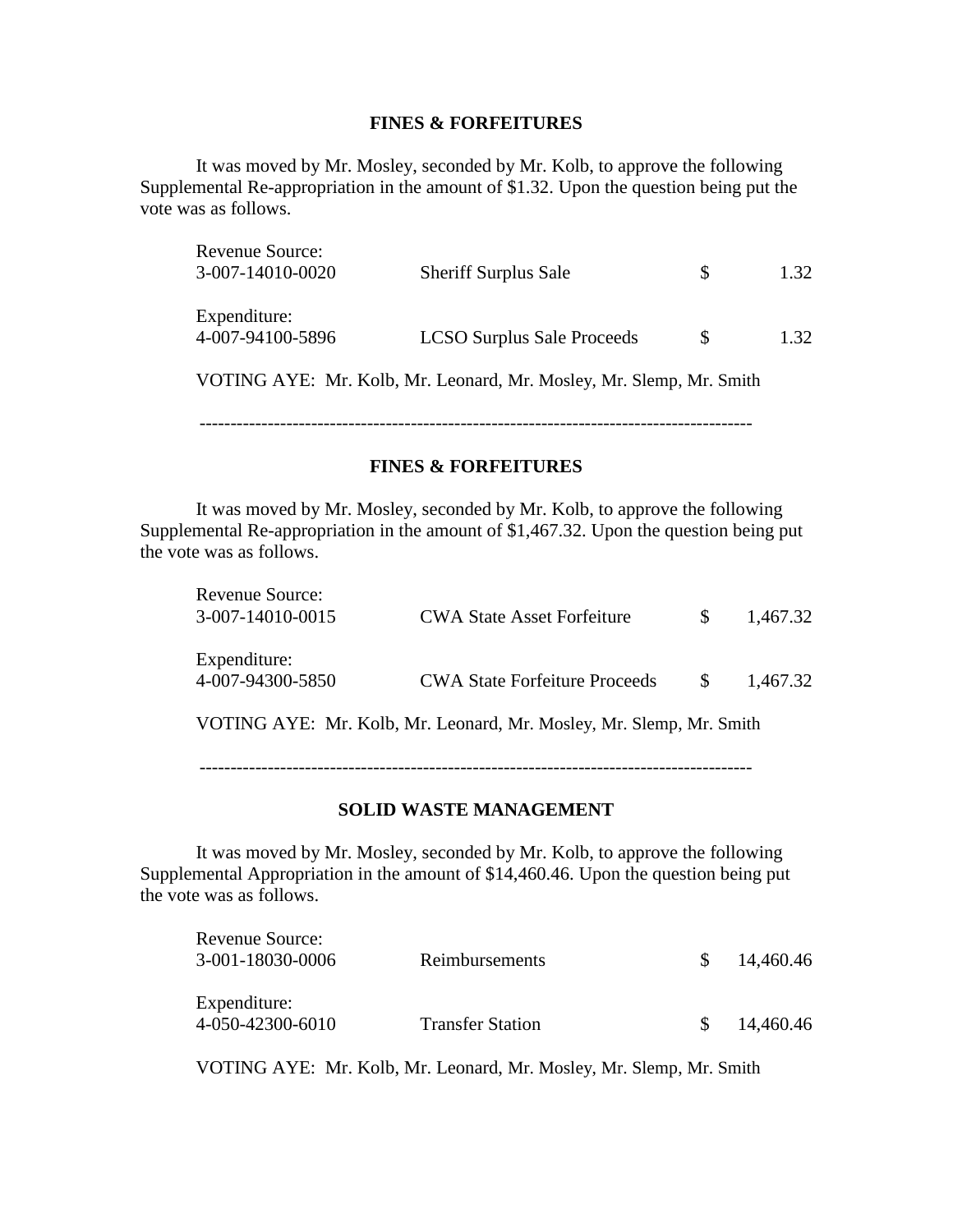#### **NEW BUSINESS**

-----------------------------------------------------------------------------------------

#### **BOARD APPOINTMENTS**

#### **LONESOME PINE OFFICE ON YOUTH**

It was moved by Mr. Mosley, seconded by Mr. Smith, to table this appointment. Upon the question being put the vote was as follows.

VOTING AYE: Mr. Kolb, Mr. Leonard, Mr. Mosley, Mr. Slemp, Mr. Smith

-----------------------------------------------------------------------------------------

## **SCHOOL RESOURCE OFFICER GRANTS**

Mr. Poe stated that he received the award letters for the School Resource Officer grants for Thomas Walker and Lee High School for the project year 7/1/2021 – 6/30- 2022. Each grant is in the total amount of \$70,000.00 with \$58,156.00 in State funds and \$11,844.00 in local match funds.

-----------------------------------------------------------------------------------------

It was moved by Mr. Smith, seconded by Mr. Kolb, to accept the School Resource Officer grants for Thomas Walker and Lee High School in amount of \$70,000.00, with \$58,156.00 in State funds and \$11,844.00 in local match funds each. Upon the question being put the vote was as follows.

VOTING AYE: Mr. Kolb, Mr. Leonard, Mr. Mosley, Mr. Slemp, Mr. Smith

-----------------------------------------------------------------------------------------

## **PLANNING DISTRICT ONE BEHAVIORAL HEALTH SERVICES PERFORMANCE CONTRACT**

Mr. Poe stated as the provider for mental health, developmental disabilities and substance use services for Lee County, the Planning District One Behavioral Health Services is required to negotiate a Performance Contract with the State on a biennial basis. The Performance Contract is then required to be approved by all participating localities in the service district.

-----------------------------------------------------------------------------------------

It was moved by Mr. Kolb, seconded by Mr. Slemp, to adopt Resolution 21-016. Upon the question being put the vote was as follows.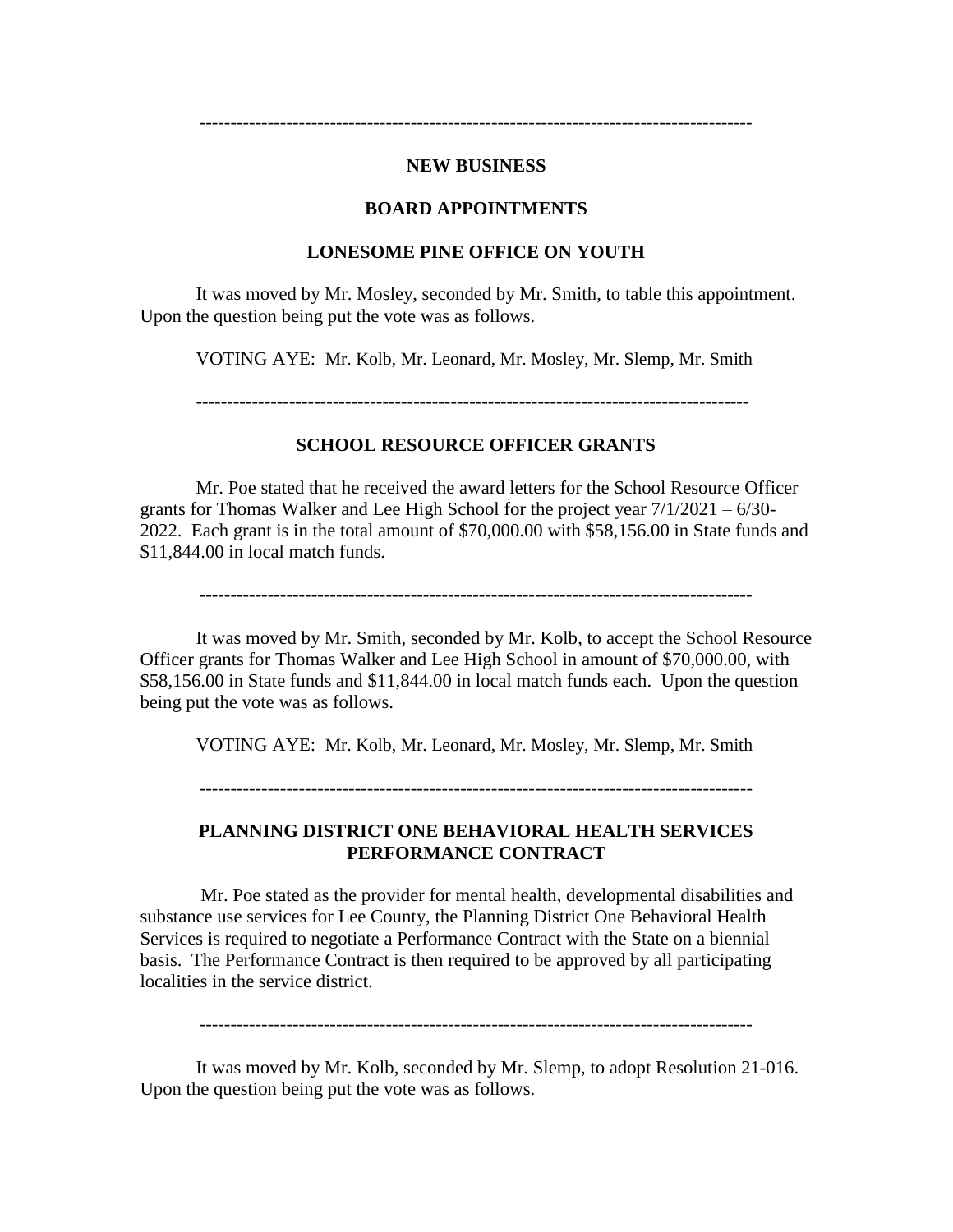VOTING AYE: Mr. Kolb, Mr. Leonard, Mr. Mosley, Mr. Slemp, Mr. Smith

-----------------------------------------------------------------------------------------

## **RESOLUTION COMMUNITY SERVICES BOARD PERFORMANCE CONTRACT 21-016**

**WHEREAS,** title 37.2 of the Code of Virginia, 1950, as amended, creates the Virginia Department of Mental Health, Mental Retardation and Substance Abuse Services, hereinafter referred to as the Department, to ensure the delivery of publiclyfunded services to citizens of the Commonwealth with mental illnesses, mental retardation and alcohol or other drug abuse or dependence; and

**WHEREAS,** Sections 37.2-501 of the Code of Virginia, 1950, as amended, require every city and county to establish or join a community services board that plans an provides, directly and contractually, publicly-funded local mental health, mental retardation, and substance abuse services; and

**WHEREAS,** Section 37.2-508 of the Code of Virginia, 1950, as amended, establishes the performance contract as the primary accountability and funding mechanism between the Department and each Community Services Board; and

**WHEREAS,** Section 37.2-508 of the Code of Virginia, 1950, as amended, further requires every operating Community Services Board to submit its biennual performance contract to each political subdivision that established it as an agency for the political subdivision's approval prior to submission of the Contract to the Department; and

**WHEREAS,** the Counties of Lee, Scott, Wise and the City of Norton have joined together to establish Planning District One Behavioral Health Services; and

**WHEREAS,** Planning District One Behavioral Health Services has submitted its FY2022 and FY2023 biennial Community Services Board Performance Contract to the Lee County Board of Supervisors for approval;

**NOW, THEREFORE, BE IT RESOLVED,** that the Lee County Board of Supervisors hereby approves Planning District One Behavioral Health Services FY2022 and FY2023 Performance Contract.

-----------------------------------------------------------------------------------------

# **PERSONAL PROPERTY TAX RELIEF**

Mr. Poe stated that the Commissioner of the Revenue's office has calculated the appropriate percentage of personal property tax relief for personal automobiles for 2021.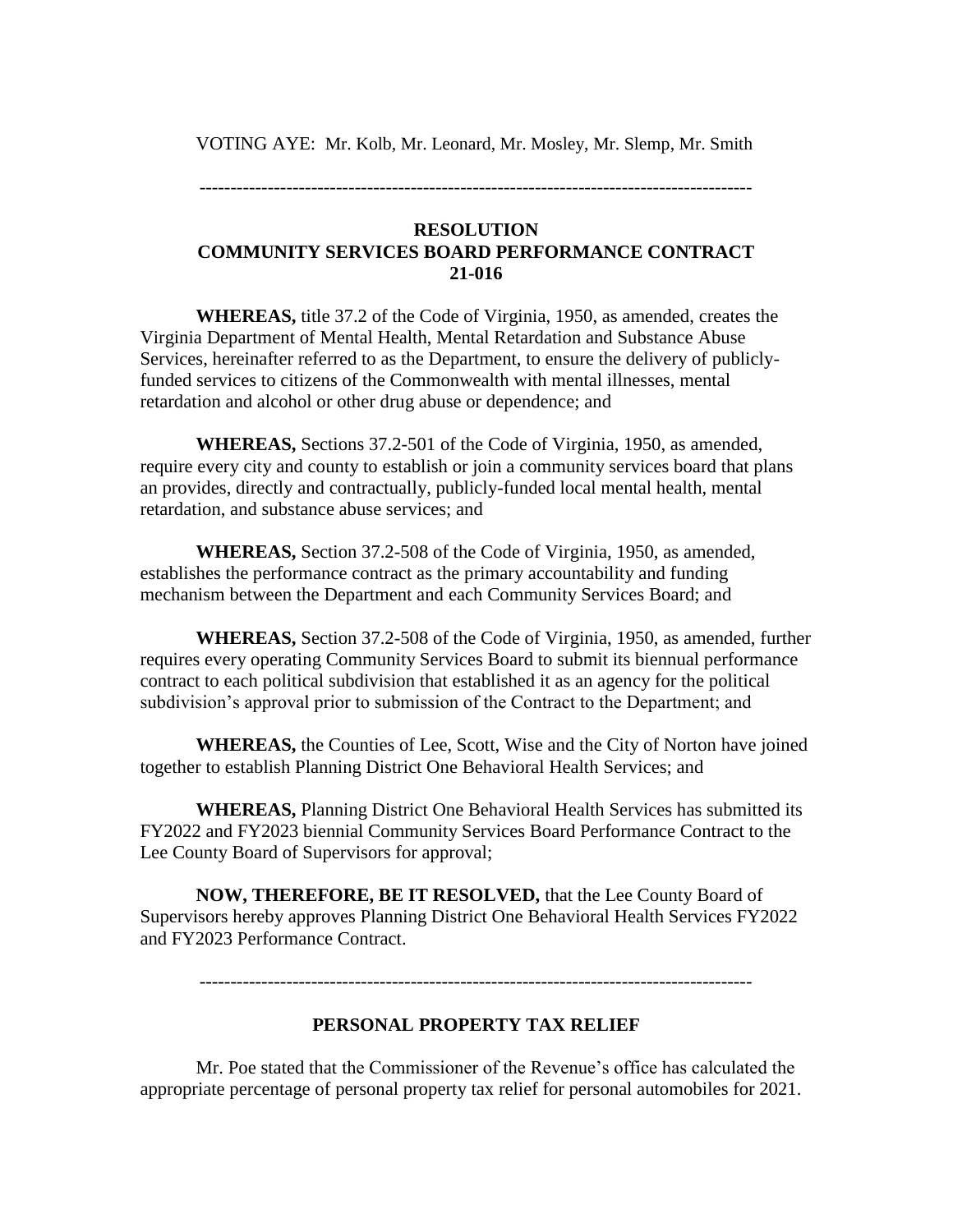The Personal Property Tax Relief Act provides for State reimbursement of a portion of the tax on personal automobiles. This reimbursement is now a fixed amount so the percentage of relief must be re-calculated each year in order to account for changes in the total number and value of vehicles eligible for relief. The percentage of relief for the 2021 tax year has been calculated at 55.38%.

-----------------------------------------------------------------------------------------

It was moved by Mr. Kolb, seconded by Mr. Mosley, to adopt Resolution 21-017. Upon the question being put the vote was as follows.

VOTING AYE: Mr. Kolb, Mr. Mosley, Mr. Leonard, Mr. Slemp, Mr. Smith

-----------------------------------------------------------------------------------------

## **RESOLUTION 21-017**

**WHEREAS,** the Personal Property Tax Relief Act of 1998, Va. Code 58.1-3523 et seq. ("PPTRA"), has been substantially modified by the enactment of Chapter 1 of the Acts of Assembly, 2004 Special Session I (Senate Bill 5005), and the provisions of Item 503 of Chapter 951 of the 2005 Acts of Assembly (the 2005 revisions to the 2005-06 Appropriations Act, hereinafter cited as the "2005 Appropriations Act"); and

**WHEREAS,** these legislative enactments require the County to take affirmative steps to implement these changes, and to provide for the computation and allocation of relief provided pursuant to the PPTRA as revised; and

**WHEREAS,** these legislative enactments provide for the appropriation to the County of a fixed sum to be used exclusively for the provision of tax relief to owners of qualifying personal use vehicles that are subject to the personal property tax on such vehicles;

**NOW, THEREFORE, BE IT RESOLVED,** by the Lee County Board of Supervisors that qualifying vehicles obtaining situs within the County during tax year 2021, shall receive personal property tax relief in the following manner:

- Personal use vehicles valued at \$100 to \$20,000 will be eligible for 55.38% tax relief;
- Personal use vehicles valued at \$20,001 or more shall only receive 55.38% tax relief on the first \$20,000 of value; and
- All other vehicles which do not meet the definition of "qualifying" (business use vehicles, farm use vehicles, motor homes, etc.) will not be eligible for any form of tax relief under this program.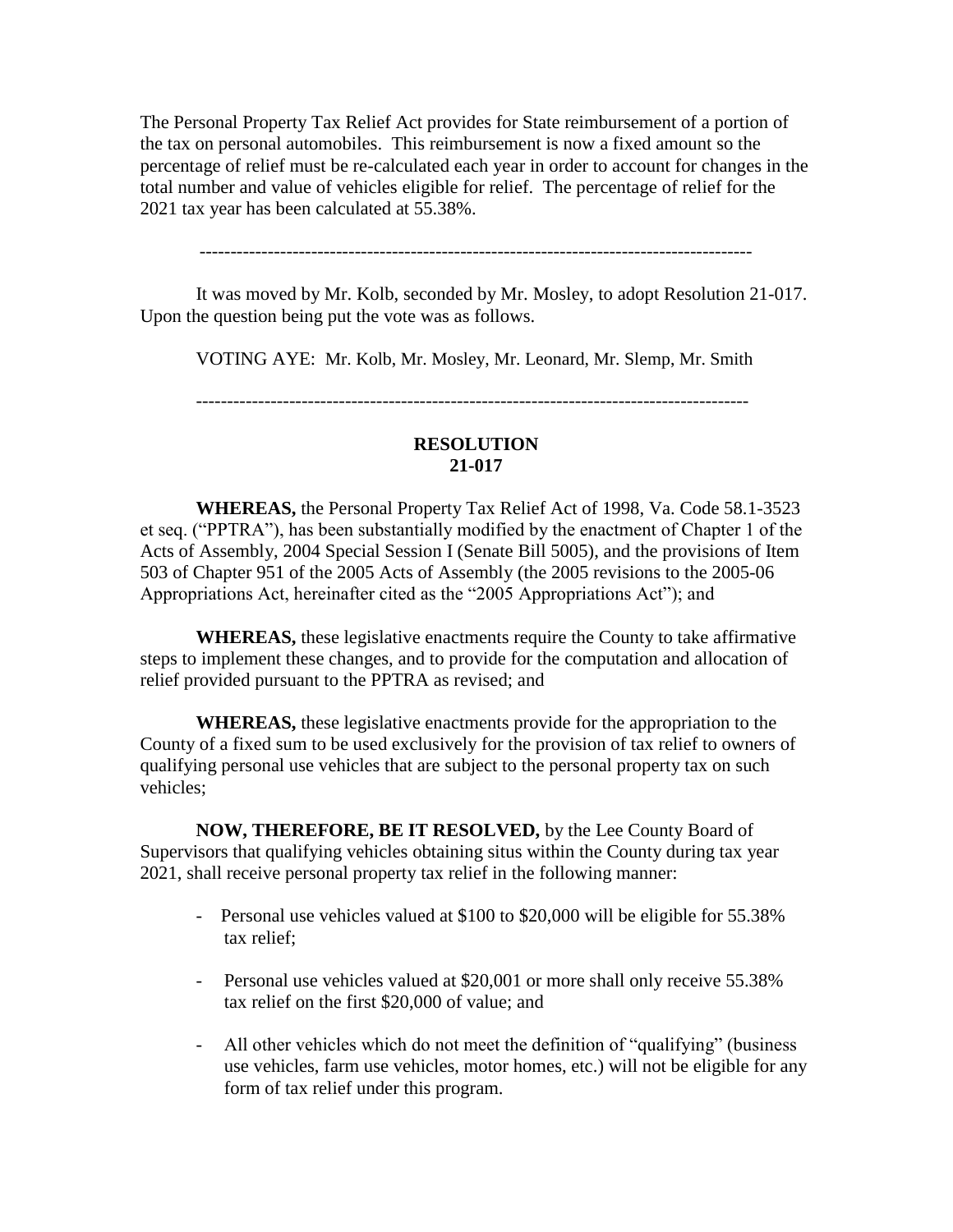### **REPORTS AND RECOMMENDATIONS OF THE COUNTY ATTORNEY**

-----------------------------------------------------------------------------------------

Mr. Poe stated that Ms. Munsey provided him with a report to be taken into closed session.

-----------------------------------------------------------------------------------------

### **REPORTS AND RECOMMENDATIONS OF THE COUNTY ADMINISTRATOR**

### **VICTIM WITNESS GRANT**

Mr. Poe stated that he received the award letter for the Victim Witness grant in the amount of \$102,033.00 which requires no local match.

-----------------------------------------------------------------------------------------

It was moved by Mr. Smith, seconded by Mr. Slemp, to accept the Victim Witness Grant in amount of \$102,033.00. Upon the question being put the vote was as follows.

VOTING AYE: Mr. Leonard, Mr. Mosley, Mr. Slemp, Mr. Smith

ABSTAINING: Mr. Kolb

-----------------------------------------------------------------------------------------

### **NEXTGEN 911 MIGRATION**

Mr. Poe reported that in January the Board provided an acceptance letter to participate in the NextGen 911 migration proposal and to follow through with a statewide contract as awarded to Fairfax. The Board now needs to approve a participation agreement for the County to be able to migrate to the NextGen system. This is being done statewide and the cost for upgrading the County's equipment is approximately \$200,000.00 which will be covered by state grant funding. Other mandatory costs are an increase with AT&T services from \$3,600.00 to \$5,200.00 per month. That difference will be paid by the state for the first 24 months, after that it would become the County's cost.

-----------------------------------------------------------------------------------------

It was moved by Mr. Kolb, seconded by Mr. Smith, to move forward with the NextGen 911 migration agreement. Upon the question being put the vote was as follows.

VOTING AYE: Mr. Kolb, Mr. Leonard, Mr. Mosley, Mr. Slemp, Mr. Smith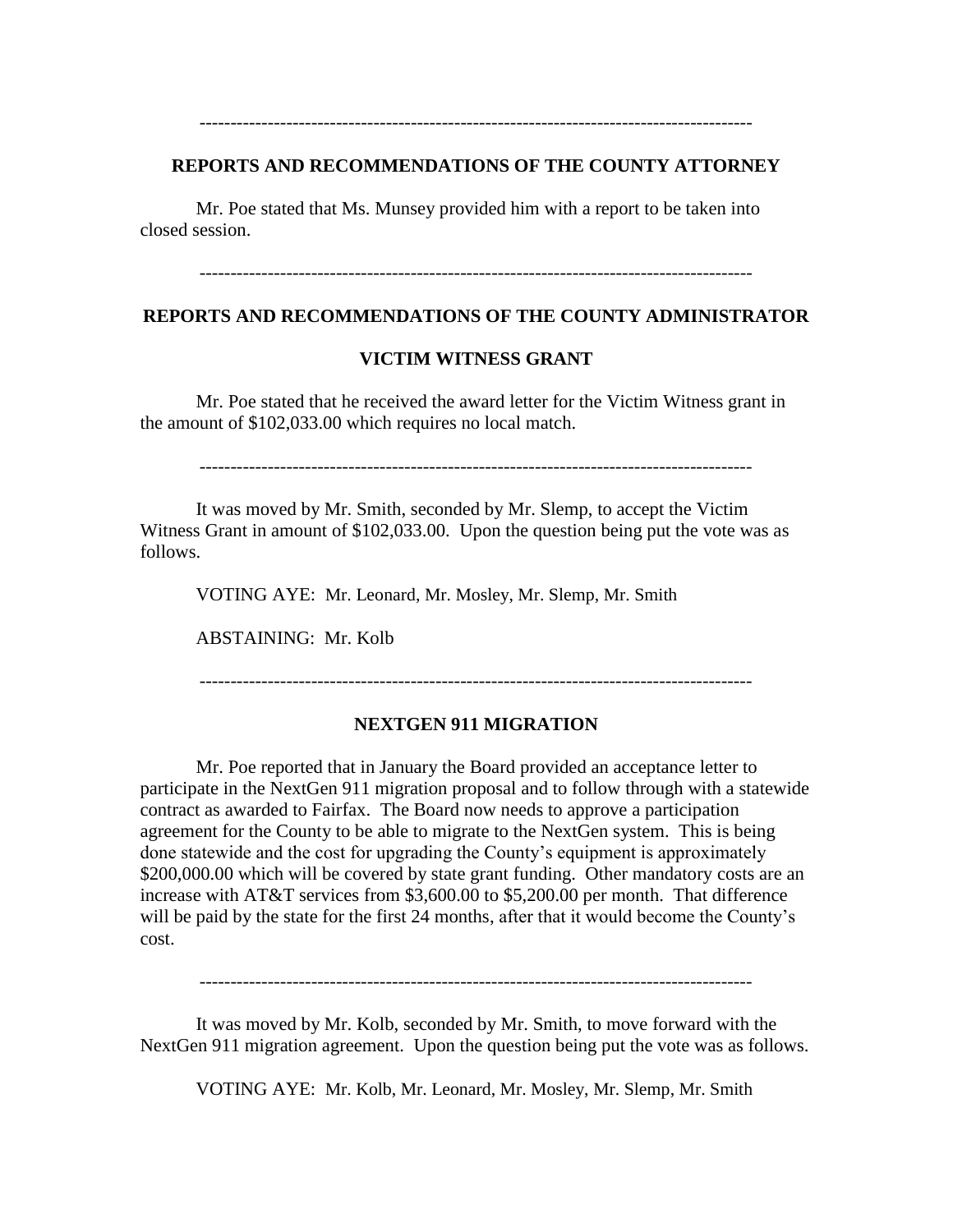## **SCHOOL BOARD BOND**

-----------------------------------------------------------------------------------------

Mr. Poe reported that the School Bond issued in 2013 for the Dryden Elementary roof repairs was refinanced by the State last year. As part of that refinancing, the County needs to provide a certificate of refunding of local school bond to the State. This would provide approximately \$85,000.00 in savings to the School Board over the next ten to twelve years.

It was moved by Mr. Smith, seconded by Mr. Kolb, to provide a certifice of refunding for the School Board Bond. Upon the question being put the vote was as follows.

VOTING AYE: Mr. Kolb, Mr. Leonard, Mr. Mosley, Mr. Slemp, Mr. Smith

-----------------------------------------------------------------------------------------

### **ECONOMIC DEVELOPMENT FUND REQUEST**

Mr. Poe reported the Economic Development Authority has an existing grant from the Tobacco Commission for the Constitutional Oaks Industrial Park access road. This grant has been ongoing since 2013 and has reached its limit of extension and needs to be closed out by September 30, 2021. Tobacco Commission Grants are reimbursement based, which means grant expenses have to be paid prior to receiving reimbursement. The Lane Group has submitted invoices in the amount of \$33,500.00 for engineering work. The Economic Development Authority does not have sufficient funds on hand to pay that out and they are requesting that the Board approve expenditure from the Economic Development Fund to pay this and when the reimbursement is received it will be placed back into the Economic Development Fund.

-----------------------------------------------------------------------------------------

Mr. Kolb asked if this was an eligible expenditure.

-----------------------------------------------------------------------------------------

-----------------------------------------------------------------------------------------

Mr. Poe stated that it was.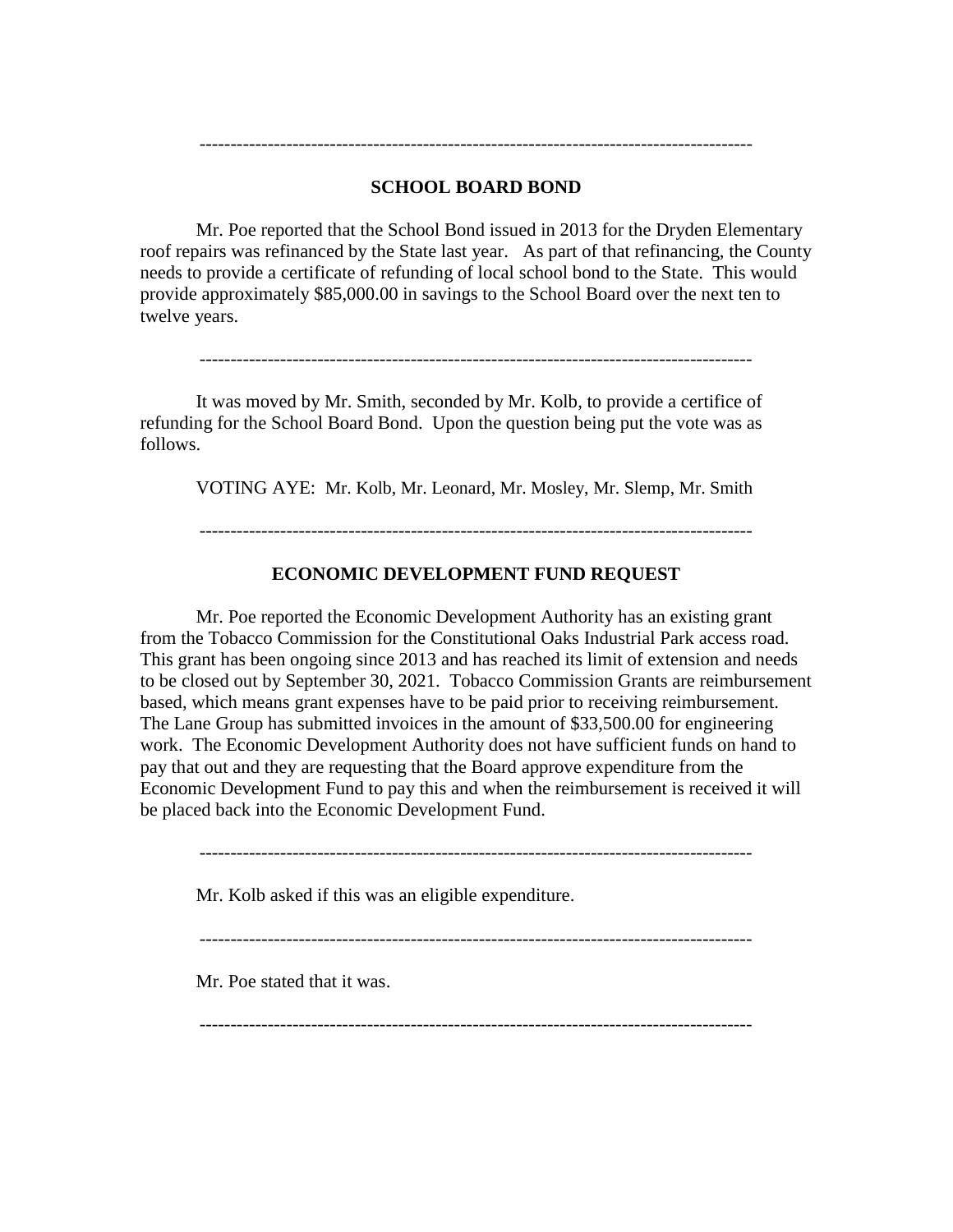It was moved by Mr. Kolb, seconded by Mr. Mosley, allow the EDA to pay this invoice using the Economic Development Fund. Upon the question being put the vote was as follows.

VOTING AYE: Mr. Kolb, Mr. Leonard, Mr. Mosley, Mr. Slemp, Mr. Smith

## **JOINT EDA MEETING**

Mr. Poe reported that the joint meeting with the Economic Development Authority would be August 25, 2021 at 5:30 p.m. at the Lee County Airport.

-----------------------------------------------------------------------------------------

## **REPORTS AND RECOMMENDATIONS OF THE BOARD**

Mr. Kolb stated that Mr. Collingsworth suggested that the deputies have a greater presence at the Convenience Centers and he believes that is a good idea.

It was moved by Mr. Kolb, seconded by Mr. Mosley, for the County Administrator to draft a letter to the Sheriff urging the presence of deputies at Convenience Centers while in the area. Upon the question being put the vote was as follows.

VOTING AYE: Mr. Kolb, Mr. Leonard, Mr. Mosley, Mr. Slemp, Mr. Smith

-----------------------------------------------------------------------------------------

### **FACEBOOK COMMENTS**

Mr. Kolb stated that he did not realize that the comments were disabled on the County's Facebook page and asked if that was intentional.

-----------------------------------------------------------------------------------------

Mr. Poe stated that if the comments were open, it would create an open forum and the page is being used for as a tool to put information out.

-----------------------------------------------------------------------------------------

**DEPARTMENT OF SOCIAL SERVICES AIR CONDITIONING**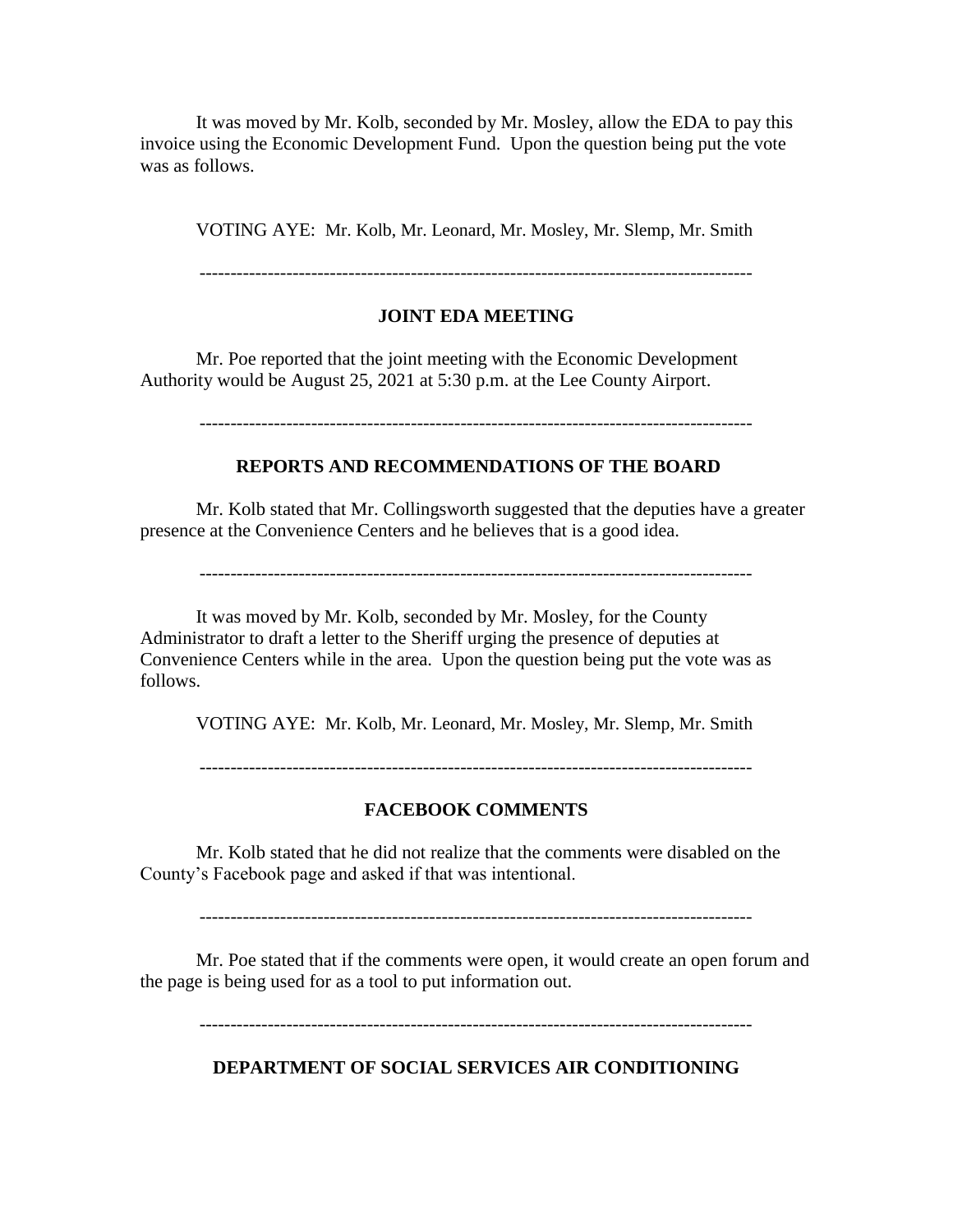Mr. Kolb asked if the air conditioning issue at the Department of Social Services had been resolved.

Mr. Poe stated that he does believe the cooling issue is resolved, but he would check into it.

-----------------------------------------------------------------------------------------

## **TOWN OF JONESVILLE EMPLOYEE REQUEST**

Mr. Kolb stated he contacted to Mr. Collingsworth about a Town of Jonesville employee wanting to use a recycling building and asked if the Town had picked that up yet.

-----------------------------------------------------------------------------------------

Mr. Poe stated that this is a request that should come from the Town Council instead of a town employee.

-----------------------------------------------------------------------------------------

## **GENERAL LABORER APPLICATIONS**

Mr. Kolb asked about the General Laborer applications and whether the salary for that position should be increased.

-----------------------------------------------------------------------------------------

Mr. Poe stated that he thought that it was budgeted at \$11.00.

-----------------------------------------------------------------------------------------

Mr. Leonard suggested re-advertising with the current salary stated.

-----------------------------------------------------------------------------------------

# **WEATHER CAMERA AT AIRPORT**

Mr. Kolb stated that Cody Wolford received an email from WCYB asking to install a weather camera at the Airport and asked the Board their thoughts on the Airport Authority spending \$500.00 to install the suggested camera.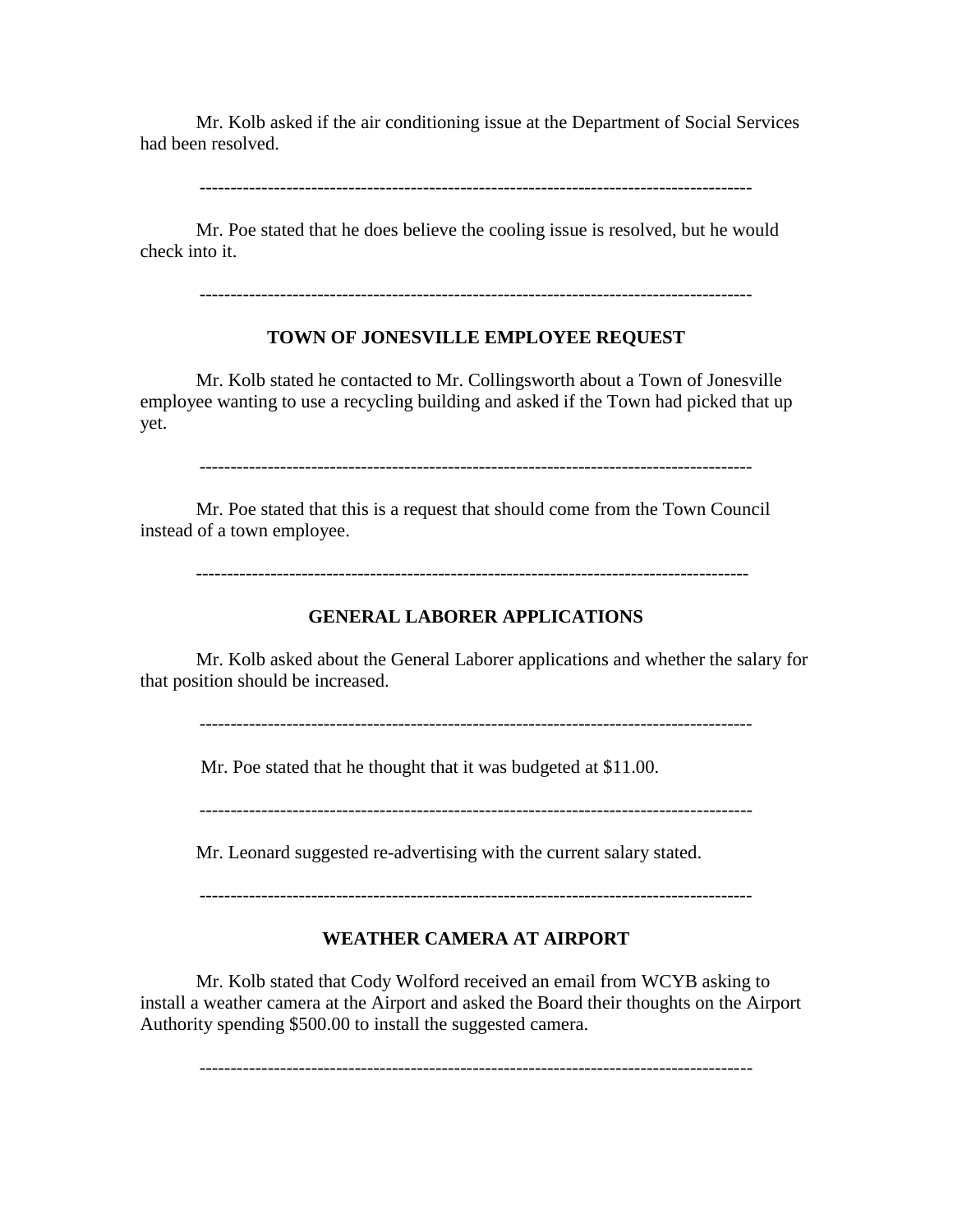Mr. Mosley asked where Airport Authority gets their money.

-----------------------------------------------------------------------------------------

Mr. Poe stated that the Airport Authority has the carry over funds from the old Airport Commission and added that he would be discussing installing a new camera system with the Authority also.

-----------------------------------------------------------------------------------------

It was the consensus of the Board to have a weather camera installed at the Airport.

-----------------------------------------------------------------------------------------

### **CLOSED SESSION**

It was moved by Mr. Kolb, seconded by Mr. Mosley, to enter Closed Session pursuant to Code Section 2.2-3711 A.3., Discussion or consideration of the acquisition of real property for a public purpose, or of the disposition of publicly held real property, where discussion in an open meeting would adversely affect the bargaining position or negotiating strategy of the public body, 2.23711 A.7.,Consultation with legal counsel and briefings by staff members or consultants pertaining to actual or probable litigation, where such consultation or briefing in open meeting would adversely affect the negotiating or litigation posture of the public body; and consultation with legal counsel employed or retaining by a public body regarding specific legal matters requiring the provision of legal advise by such counsel, 2.23711 A.8, Consultation with legal counsel employed or retained by a public body regarding specific legal matters requiring the provision of legal advice by such counsel. Nothing in this subdivision shall be construed to permit the closure of a meeting merely because an attorney representing the public body is in attendance or is consulted on a matter, and 2.23711 A.29., Discussion of the award of a public contract involving the expenditure of public funds, including interviews of bidders or offerors, and discussion of the terms or scope of such contract, where discussion in an open session would adversely affect the bargaining position or negotiating strategy of the public body. Upon the question being put the vote was as follows.

VOTING AYE: Mr. Kolb, Mr. Leonard, Mr. Mosley, Mr. Slemp, Mr. Smith

-----------------------------------------------------------------------------------------

Mr. Slemp left the meeting at 7:46 p.m.

-----------------------------------------------------------------------------------------

**CERTIFICATE OF CLOSED SESSION**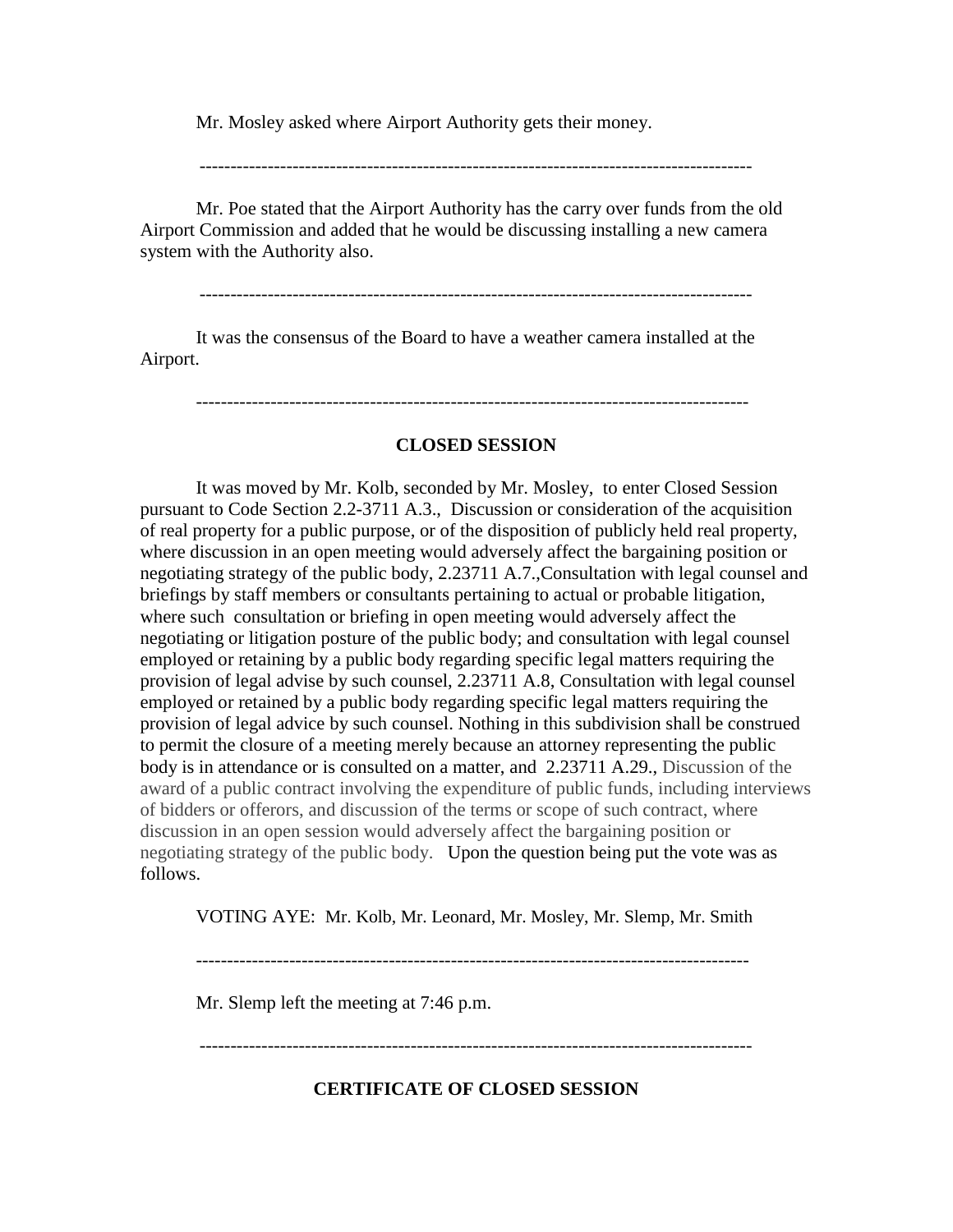**WHEREAS,** the Lee County Board of Supervisors has convened a Closed Meeting on this date pursuant to an affirmative recorded vote and in accordance with the provision of the Virginia Freedom of Information Act; and

**WHEREAS,** Section 2.2-3711 of the Code of Virginia requires a Certification by this Lee County Board of Supervisors that such Closed Meeting was conducted within Virginia law;

**NOW, THEREFORE, BE IT RESOLVED,** that the Lee County Board of Supervisors hereby certified that, to the best of each member's knowledge, (i) only public business matters lawfully exempted from Closed Meeting in which this Certification Resolution applies and (ii) only such public business matters as were identified in the Motion convening the Closed Meeting were heard, discussed or considered by the Lee County Board of Supervisors.

Upon the question being put the vote was as follows.

VOTING AYE: Mr. Kolb, Mr. Leonard, Mr. Mosley, Mr. Smith

-----------------------------------------------------------------------------------------

## **OPIOD LAWSUIT**

It was moved by Mr. Kolb, seconded by Mr. Mosley, to adopt the following Resolution regarding a settlement in the opiod lawsuit. Upon the question being put the vote was as follows.

VOTING AYE: Mr. Kolb, Mr. Leonard, Mr. Mosley, Mr. Smith

-----------------------------------------------------------------------------------------

### **RESOLUTION OF THE BOARD OF SUPERVISORS OF LEE COUNTY, VIRGINIA 21-018**

**WHEREAS,** the County of Lee, through their elected representatives and counsel, and the Commonwealth of Virginia, through the Office of the Attorney General, are separately engaged in litigation seeking to recover costs incurred and to be incurred in abating the opioid addiction epidemic that plagues Virginia communities; and

**WHEREAS,** the County of Lee and the Commonwealth of Virginia share a common desire to abate and alleviate the impacts of the opioid addiction epidemic and to maximize litigation recoveries from those third parties responsible for same; and

**WHEREAS,** in order to advance their common interests, the County of Lee and the Commonwealth of Virginia, through counsel, have extensively negotiated the terms